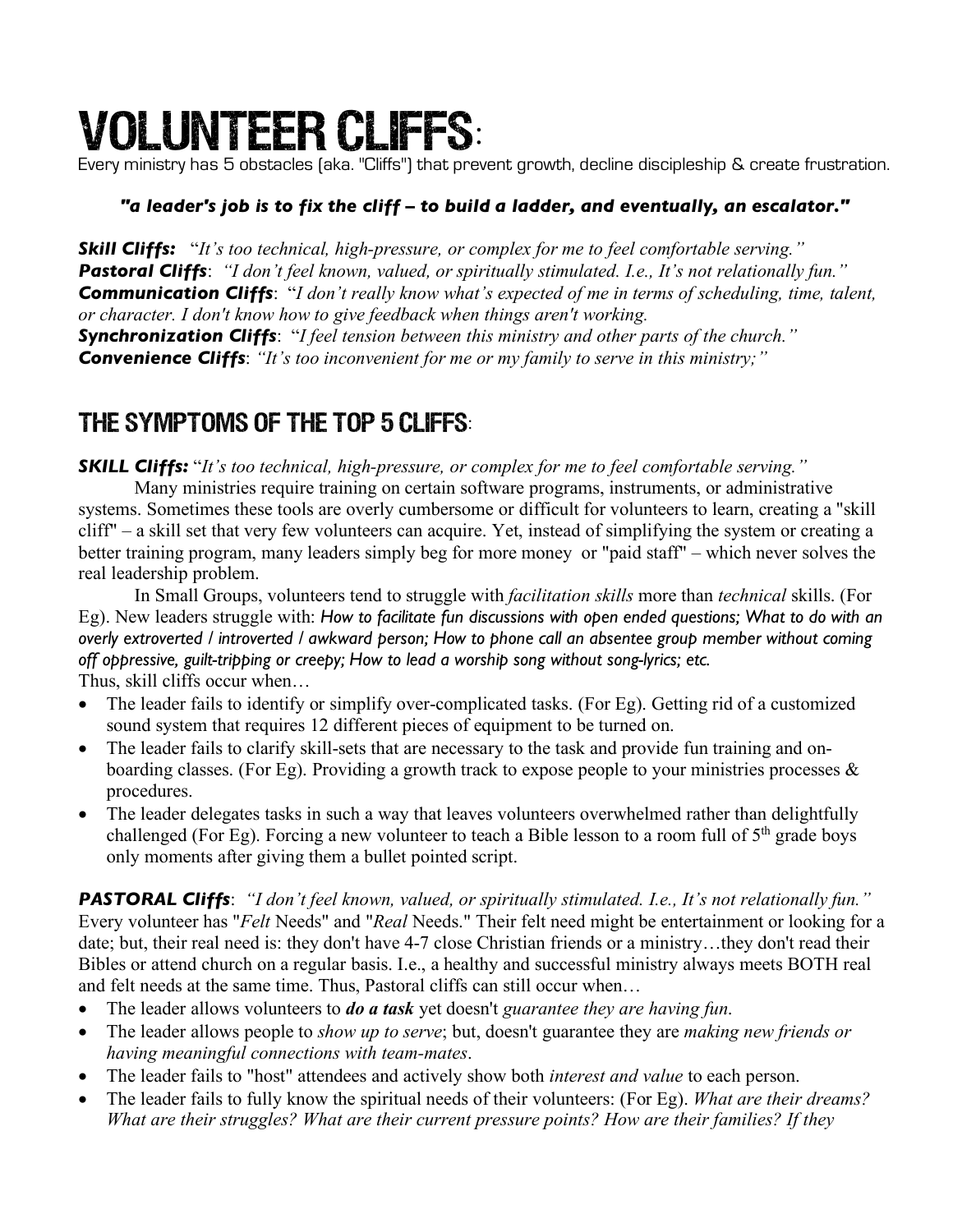*dropped off the team, would someone have a follow up appointment? Do they have 4-7 friends and a ministry? Have they gone through our growth track? How can we invite them to take a next step?*

• The leader fails to consider "span of care" ratios: (For E.g.), 1 Host Leader per 5 volunteers. Nobody wants to be a warm-body filling a role. No healthy person wants to stay a spectator. People need a leader who knows them, misses them when they're gone, celebrates them, and processes with them.

*COMMUNICATION Cliffs*: "*I don't really know what's expected of me in terms of schedule, time, talent, or character. I don't know how to give feedback when expectations are off.*

Every successful ministry or small group has a "secret sauce" – a recipe for success that may include food, setting, size, format, etc. Healthy ministries curate these recipes into *standard operating procedures.* And great leaders communicate these recipes well. Thus, when sensitive or controversial decisions are made, without adequate communication (like asking a volunteer to step away from a task), team-mates tend to run away from leaders who under-communicate.

Thus, here are some common situations that cause Communication cliffs…

- The leader tends to "shoot from the hip" (avoiding run-throughs, practices  $\&$ /or schedules); in turn, this causes stress for other leaders who need more prep time to feel comfortable. (For Eg). a leader fails to have the "meeting before the meeting" (*in which you explain goals; wins; schedules; and unique expectations, etc.)*
- The leader makes job changes and/or schedule changes without adequate lead-time or explanation…often because they are disorganized or scared to have courageous conversations.
- The leader has courageous conversations but does them poorly. (Eg), they confront a difficult volunteer yet never follow up with them. Or, they confront them publically when it should have been private.
- The leader fails to explain the "secret recipe" to people with high-ownership. The leader marginalizes or ignores people who want to modify the recipe instead of explaining what the non-negotiable rules are for that ministry: Ie., The ministry lacks clear I.P.O.D.S. "*Imperatives; Preferences; Optionals, Don'ts"*
- The leader fails to explain what the "Win" is for each week. I.e., What's the ultimate goal of this group? And did we accomplish that goal this week? Are people being invited into the "*Why behind the What?"* Do people understand the mission of the meeting? If not, they are less inclined to come back.

*SYNCHRONIZATION Cliffs*: "*I feel tension between this ministry and other parts of the church."* Some small groups and ministry teams have a tendency to wander away from the greater vision, values, or priorities of the church. And this tension tends to subtly sabotage both morale and volunteerism. Here are some common examples of synchronization cliffs…

- A leader recruits a volunteer to serve at the early service while their spouse serves at the late service thus, this couple rarely attends church together. (I.e., Leaders fail to coordinate schedules).
- The leader tends to whine or complain about other ministries or departments not "supporting them." I.e., They openly compete or create tension with other ministries over facility spaces, announcements and/or equipment. (For Eg). "The media team won't produce enough videos for us to promote our event!"
- When ministries ask for "forgiveness rather than permission." (For Eg). Your small group worship leader rewires the entire sound board in the kids classroom, thereby angering both the kids ministry and sound team that serves on Sunday – creating tension rather than workable solutions.
- The leader has a conspicuous lack of affirmation, honor or communication with lead-pastors or ministry uplines. (For Eg). Your small group leader doesn't fully seem to agree with the churches' methods, statement of faith or has an unhealthy obsession with [fill-in-the-blank] doctrine that doesn't seem to fit with the spirit or ethos of the church.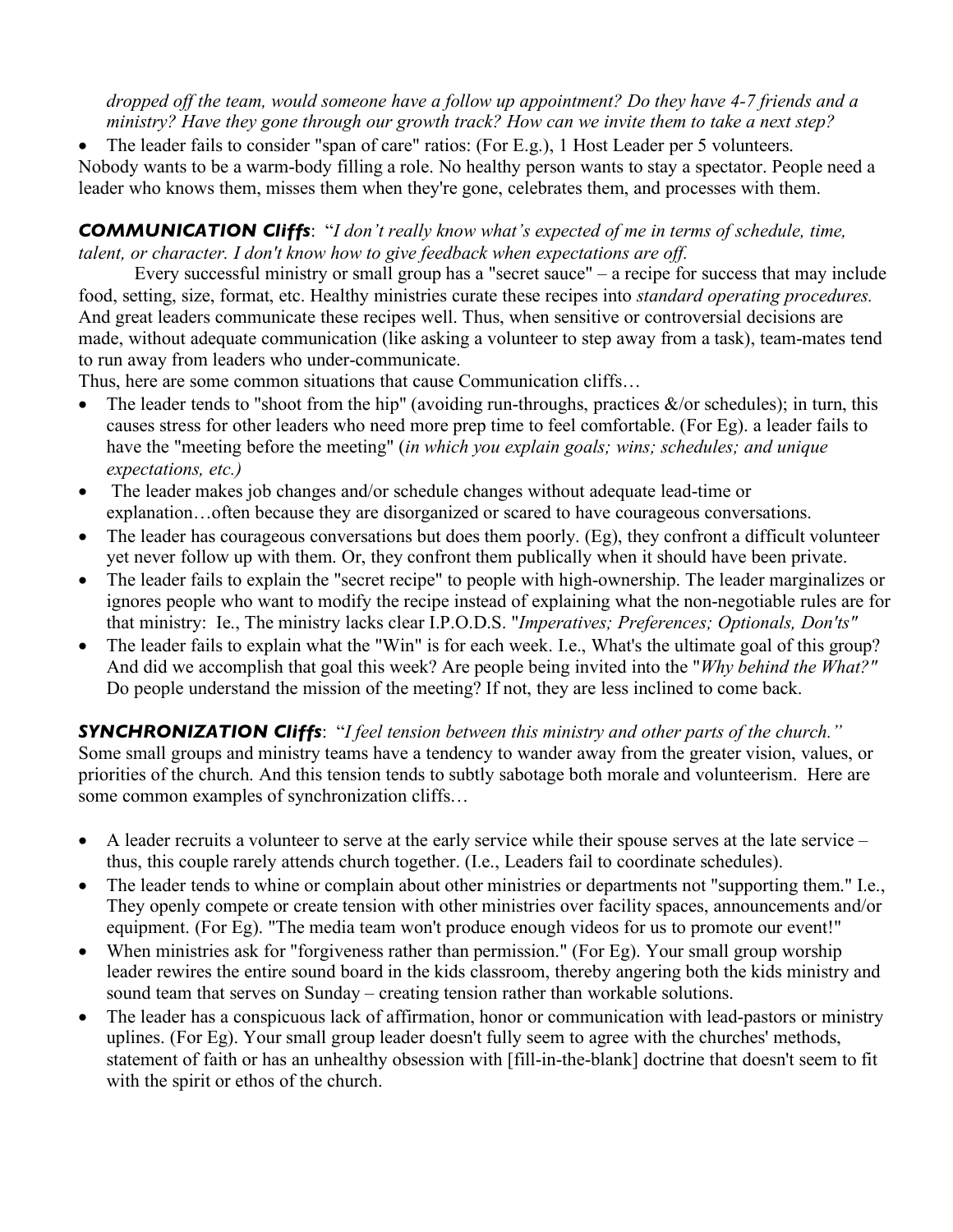- The leader poaches volunteers or siphon's bandwidth from other departments of the church without processing first. (Eg., The youth ministry requests an inordinate amount of announcements, promotional brochures or videos instead of generating their own video and graphic budget.)
- The leader never attracts and connects attendees to the greater vision of the church. (Eg). Your small group leader never invites people to commit to the greater mandates of the church (the new campus launch; or, the critical upcoming fundraiser).
- The leader avoids negotiating with or serving other ministries in the church: A ministry wants child-care yet, resists the complexity of "church required background checks." Or, they schedule meetings that openly compete with bigger church events (without discussing it with pastors). Or, it could be something as small as, your small group designs custom tee-shirts, but decides to reinvent the churches' logo on the tee shirt without asking permission from the design dept.

All of these things signal a lack of unity which is a critical component for the blessing and anointing of God. They create pockets of tension and in-alignment… like a football player who refuses to block or run their specified route, it causes tension between "Team-Interest" and "Self-Interest."

#### *CONVENIENCE Cliffs*: *"It's too inconvenient for me or my family to serve in this ministry;"*

This cliff occurs when…

- There aren't enough people on the leadership team, creating burnout: The ministry team doesn't have a designated "host/party thrower" (who intentionally makes everyone feel valued); they don't have a hospitality team (who makes sure everyone has food / fun amenities); they don't have an administrator (facilitating the schedule); they don't have enough trainers (who help recruit and onboard new volunteers); I.e., It's a lone-ranger leader who simply "does it all;" or, "demands it all" simply because they don't understand how to recruit and delegate. (For eg, in a Small Group) The Leader is also the Host Home, who is also the hospitality (meals/desserts), who is also worrying about worship and childcare.
- The leader expects too high of a commitment: (For Eg., Some small groups require too much homework/reading; Or, some ministry teams allow their volunteers to miss church (For eg.), a kids volunteer serves *both services*, instead of "Attend one / Serve one" which causes them to become isolated, depleted and detached from the church. I.e., the expectation must be reasonable.
- The leader doesn't cast a motivationally sufficient vision for why the group exists. People are always asking, (either consciously or subconsciously) *"What's in it for me?" or "what's the goal?"* Thus, when leaders fail to adequately share the benefits of committing to group goals, (or explaining the "rewards, testimonies & WHYs" behind the group's mission), people's commitments tend to fade.
- The leaders fail to deal with the "other cliffs." Whenever a small group struggles with the *other 4 cliffs*, people tend to leave by saying: "it's just not convenient for my season of life." Thus, "Convenience" is often a catch-all diagnosis for the other four cliffs.

*"The leaders who solve the most problems will experience the most fruitfulness and resources."*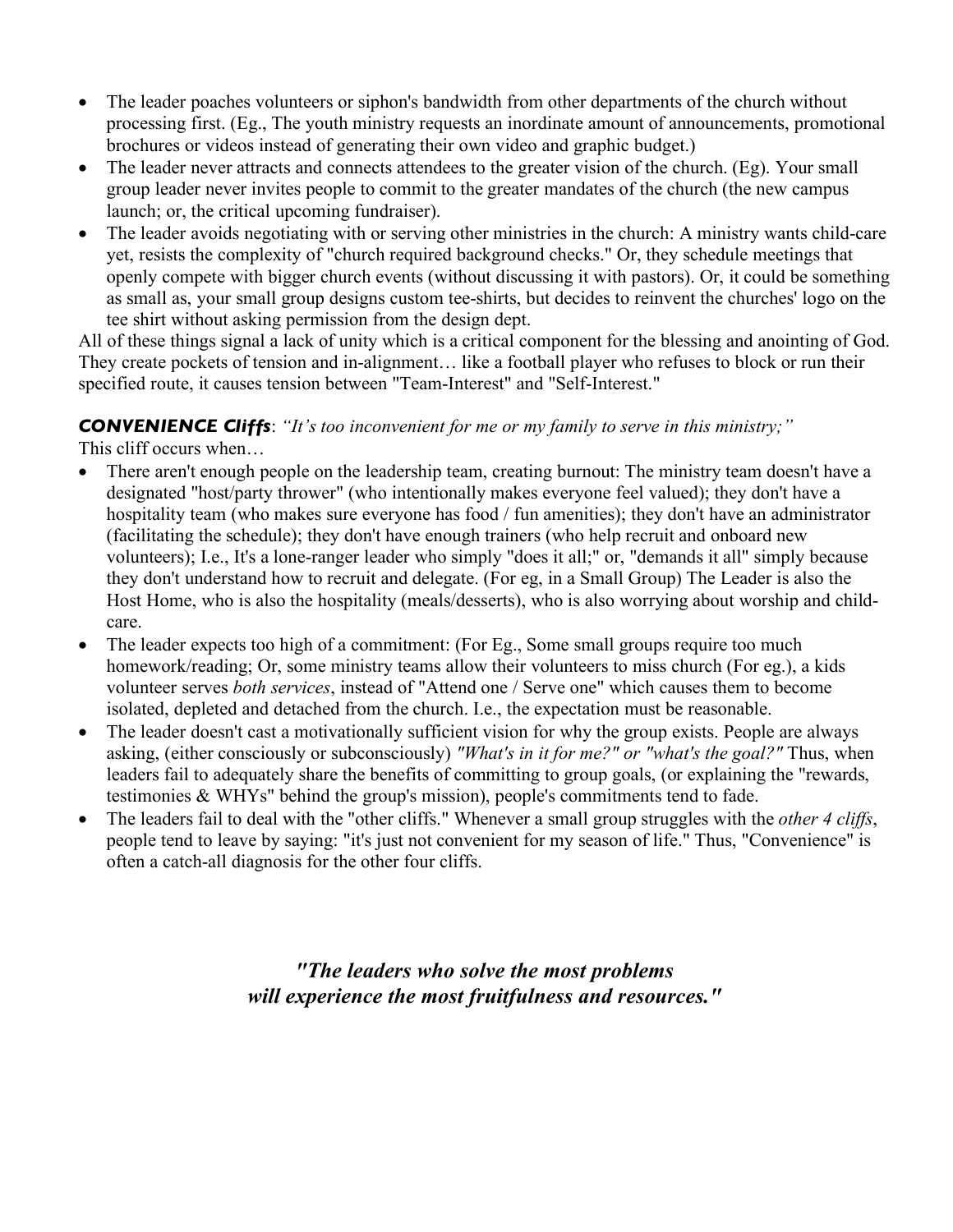# **So, how do we avoid these Volunteer Cliffs?** The 7 Job Descriptions

If you want to play pro-football, it takes 11 players on the field at any given moment. You can *try* to play with no blockers or only one wide receiver. And you might even get lucky & score a touch-down. But, over time if you want to win games, you need a *full* team. And in a similar way, ministries need to fill seven job-descriptions (or "functions"), many of which are uniquely focused on certain Volunteer cliffs.

Keep in mind, you could probably accomplish all 7 job descriptions with only four people. But, for a ministry to grow, you'll inevitably need to empower more people. In both Small Groups (below) and Ministries teams (opposite page), the "leader & co-leader" focus on *all* the cliffs. The "hosting team" focuses on Pastoral Cliffs. The "hospitality team" on Convenience cliffs; and the "admin team" on Communication cliffs.

# **The** *7 Job Descriptions* **on a** Small Group Team**:**

**THE LEADER** – who's prepped the game-plan, the schedule and overall vision of the night. They connect people to the vision and heart of their lead pastors. And they always make an "Ask" (ie., they invite people into deeper levels of spiritual commitment at each event).

**THE CO-LEADER** – who assists the leader; they help lead the "pre-meeting" run-through; they help facilitate the discussion; bring clarity to the chaos.

**THE HOSTING TEAM** – Usually 1 to 4 people (including the home-owner) who come early to set up the environment (the chairs, the signage, the cleaning). And when guests arrive, they make sure everyone is greeted and having fun. They guarantee that every attender is either making new friends or having meaningful connections with current friends. They are people magnets who show interest and value to everyone who shows up.

**THE HOSPITALITY PERSON** – who cooks, administrates food & beverages (or makes requests/assigns food responsibilities), and provides party favors & cleanup.

**THE ADMIN ASSISTANT** – who logs attendance; provides handouts; communicates schedule; facilitates email/texts/ event changes.

#### *(Optional)*

**THE CHILD-CARE LEADER** – who oversees baby-sitters, collects money to pay baby-sitters; overall safety of kids.

**THE WORSHIP LEADER** – who preps accessible songs and handouts with lyrics.

## **The Key Idea:**

*"Most teams fail to thrive because they're attempting to operate with only a few of the 7 Jobs filled."*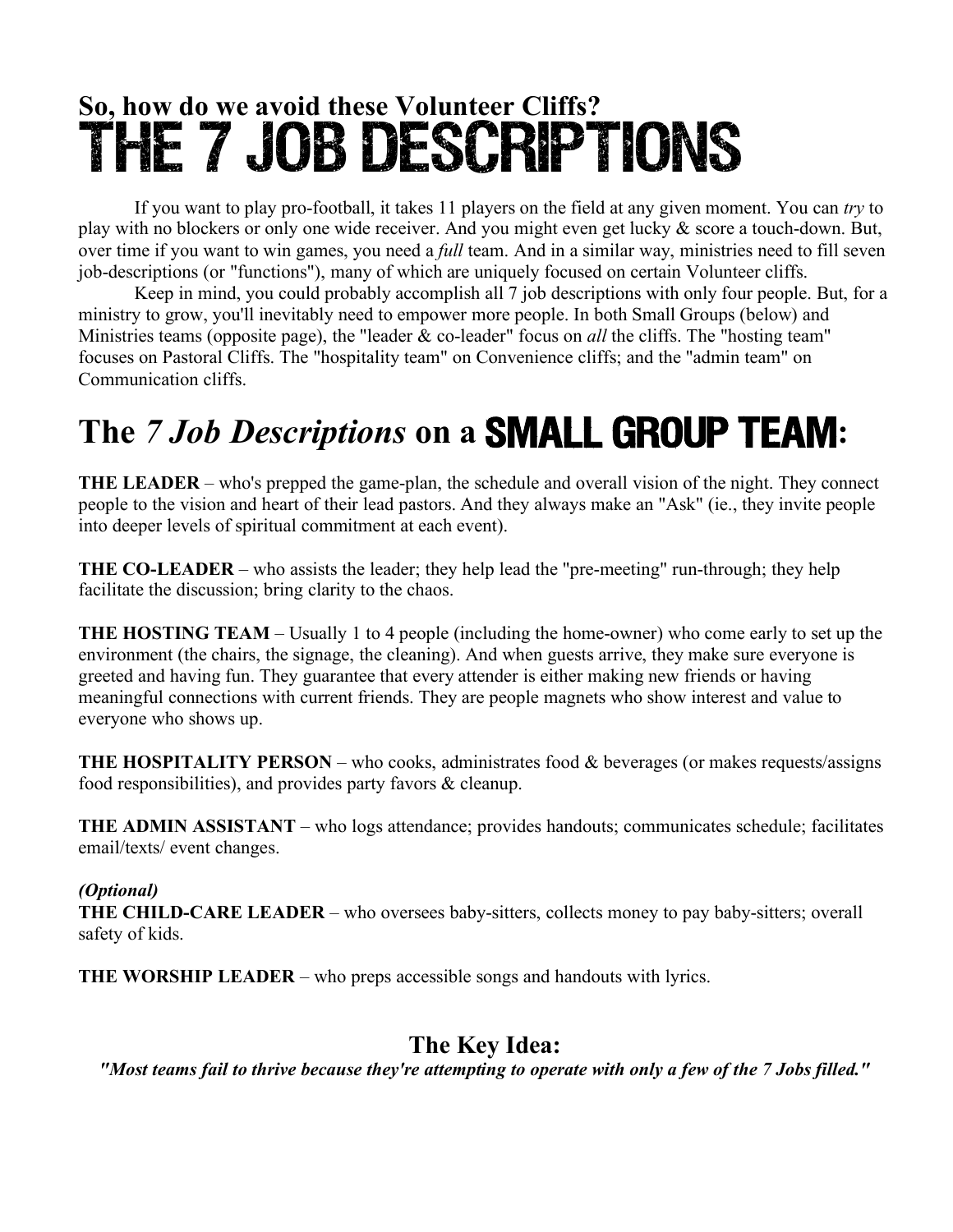# **The** *7 Job Descriptions* **on a** Ministry Team**:**

As mentioned before, each of these job-descriptions focus on a specific Volunteer cliff. Don't get hung up on the terminology (Host, Hospitality) as every ministry can have its own lexicon (e.g, directors, captains, room leaders, etc.) Yet, it's the universal concepts that matter.

**THE LEADER** – who's prepped the 3 to 6 month goals (in sync with the vision of the Lead Pastor). They host leadership team meetings to give clarity to their lead team. And they connect leaders to the vision and heart of their lead pastors. They make it feel like the overall visionary leaders are present with the group. They make sure that organizational I.P.O.D.S are clear (*Imperatives, Preferences, Optionals, and Don'ts)* are well taught. The leaders concerns themselves with *all* of the cliffs.

**THE CO-LEADERS** – They are responsible to lead at specific campuses, church service times, zones or responsibilities. They help lead team-rallies (before each service) – sharing vision and motivation for the day's tasks; They also debrief the team  $\&$  help record and report "wins and losses") – providing weekly feedback to the leader. I.e., They make sure that organizational I.P.O.D.S are executed. And give feedback when they need to be expanded and/or enforced. (Focus on All Cliffs)

**THE HOSTING TEAM** –These are people-magnets who make sure every volunteer is greeted and having fun. We don't merely want people to feel like "warm bodies" who are accomplishing tasks. Rather, we want people to feel valued. And while they serve, everyone should be making new friends or having meaningful connections with current friends. Every ministry team, (from the kids ministry to the ushers) should have the appropriate number of hosts. Their ultimate goal is to take care of Pastoral cliffs – to look out for the spiritual highs and lows on their teams – to be spiritual leaders and mentors on mission.

**THE HOSPITALITY TEAM** – From throat-lozenges for worship-singers to hand-warmers for our parking team. Every ministry needs a hospitality team – a group devoted to adding comfort and removing distractions. For some teams, this will take the form of food; for other teams, cleaning and straightening. We've had a valet team (for our worship team members who don't have time to move their cars). We've had an omelet making team (for our early morning load-in volunteers). And many of our ministry teams have had their own in-house child-care. But the point of this person is to *help the players focus on the game*…not their shoes, their gear, their leg-cramp, or their Gatorade (ie., work on Convenience Cliffs).

**THE ADMIN TEAM** – who logs metrics; communicates schedule; facilitates email/texts/ special service requests; Every ministry has weekly admin tasks: (folding programs, printing schedules, posting media, recording data). Many of these tasks can happen throughout the week. And there are a lot of people who may not even "like" kids ministry YET, would *love* to serve on a kids admin team (Convenience / Communication Cliffs).

**THE SUBSTITUTE TEAM** – Every ministry has "no-shows" or last minute breakdowns that cause stress. Thus, every ministry needs a list of "on-call" people who have the ability to alleviate this stress. Every team has a predictable "attrition rate;" thus, the sub-team prevents a cancellation from becoming a crisis. (to the leader, to the experience and to the unscheduled substitute who comes in at the last minute)

**THE RECRUITMENT / ONBOARDING TEAM**: Ministries are always getting more complex. They start out like a small medical tent and turn into full blown hospitals. And thus, the playbook and onboarding procedures will always get more complex. That's why, there needs to be a consistent leadership pipeline – a group who recruits, trains, and systematizes the onboarding process. I.e., Every ministry needs its own Growth Track. In essence, this team focuses on *Skill cliffs* & *Communication Cliffs.*